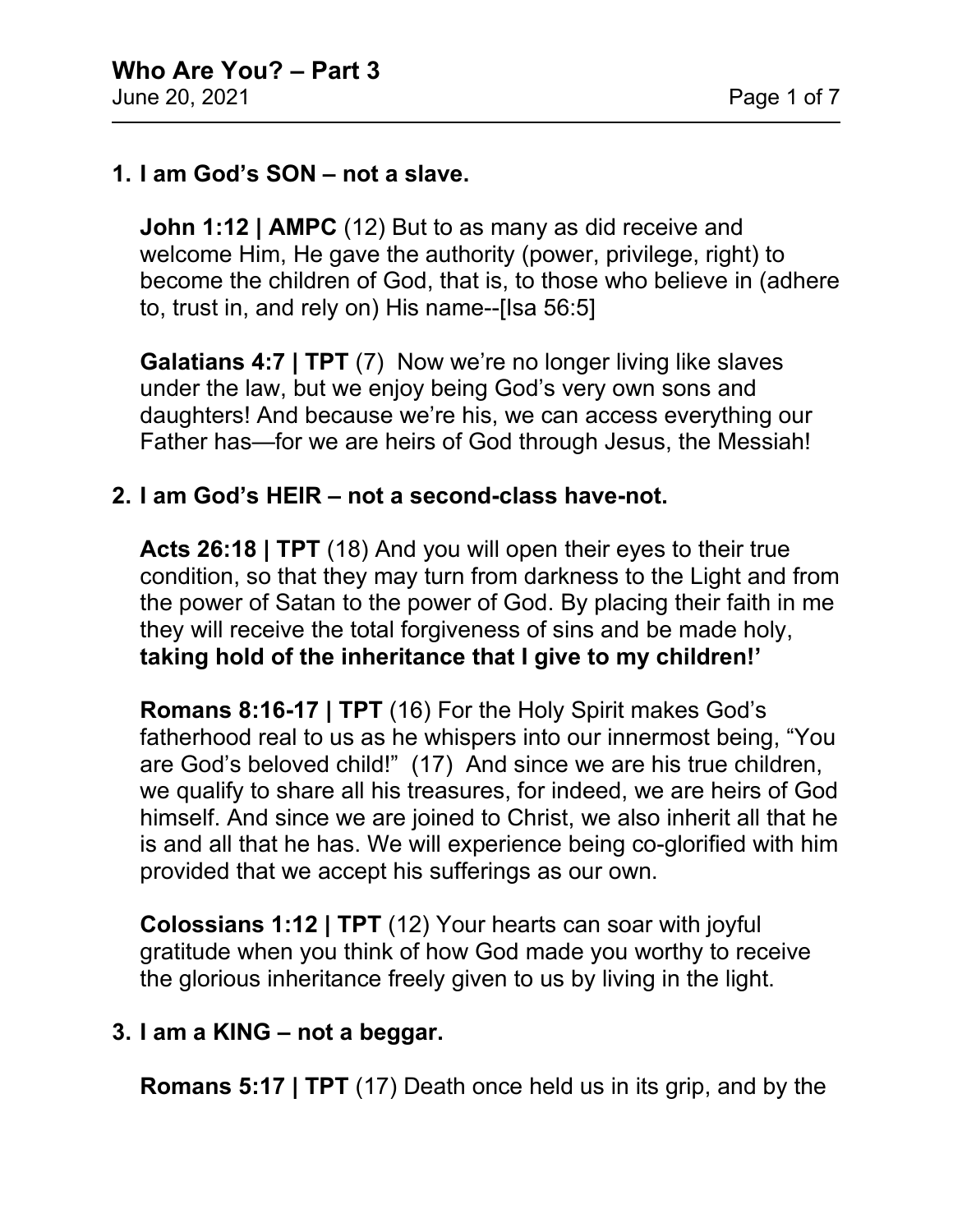blunder of one man, death reigned as king over humanity. But now, how much more are we held in the grip of grace and continue reigning as kings in life, enjoying our regal freedom through the gift of perfect righteousness in the one and only Jesus, the Messiah!

**Revelation 1:5-6 | TPT** (5) …and from Jesus Christ the Faithful Witness, the Firstborn from among the dead and the ruling King, who rules over the kings of the earth! Now to the one who constantly loves us and has loosed us from our sins by his own blood, (6) and to the one who has made us to rule as a kingly priesthood to serve his God and Father—to him be glory and dominion throughout the eternity of eternities! Amen!

# **4. I am MORE THAN A CONQUEROR – not barely getting by.**

**Romans 8:35,37 | AMPC** (35) Who shall ever separate us from Christ's love? Shall suffering and affliction and tribulation? Or calamity and distress? Or persecution or hunger or destitution or peril or sword? (37) Yet amid all these things we are more than conquerors and gain a surpassing victory through Him Who loved us.

**2 Corinthians 2:14 | TPT** (14) God always makes his grace visible in Christ, who includes us as partners of his endless triumph. Through our yielded lives he spreads the fragrance of the knowledge of God everywhere we go.

## **5. I am a NEW CREATION – not a miserable church-goer.**

**2 Corinthians 5:17 | AMPC** (17) Therefore if any person is [ingrafted] in Christ (the Messiah) he is a new creation (a new creature altogether); the old [previous moral and spiritual condition] has passed away. Behold, the fresh and new has come!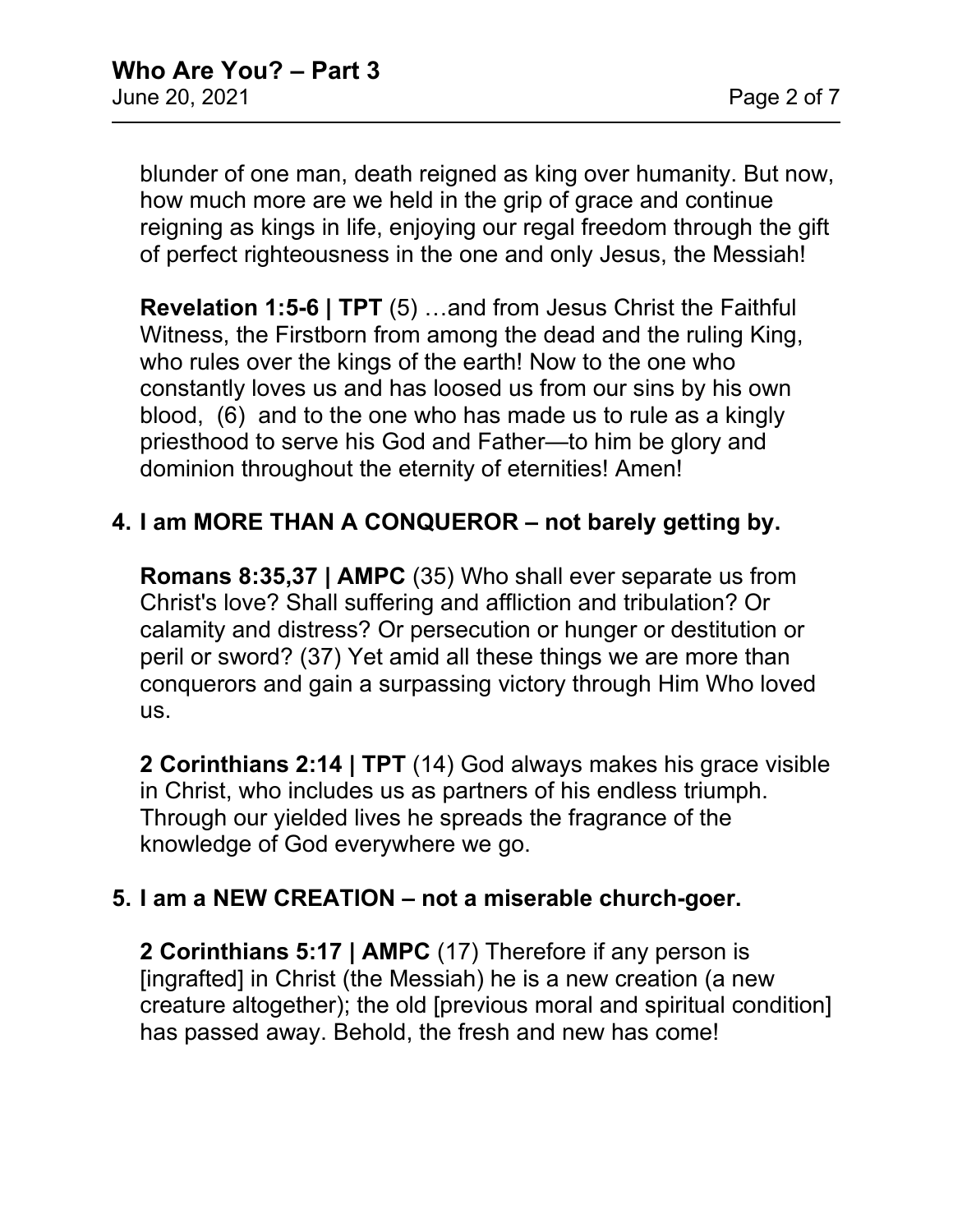## **6. I am RIGHTEOUS – not unworthy.**

**2 Corinthians 5:21 | TPT** (21) For God made the only one who did not know sin to become sin for us, so that we who did not know righteousness might become the righteousness of God through our union with him.

# **7. I am a SAINT – not a sinner.**

**Ephesians 1:1 | AMPC** (1) PAUL, AN apostle (special messenger) of Christ Jesus (the Messiah), by the divine will (the purpose and the choice of God) to the saints (the consecrated, set-apart ones) at Ephesus who are also faithful and loyal and steadfast in Christ Jesus:

**Colossians 1:2 | AMPC** (2) To the saints (the consecrated people of God) and believing and faithful brethren in Christ who are at Colossae: Grace (spiritual favor and blessing) to you and [heart] peace from God our Father.

## **8. I am a PRIEST – not a stranger.**

**1 Peter 2:9 | TPT** (9) But you are God's chosen treasure—priests who are kings, a spiritual "nation" set apart as God's devoted ones. He called you out of darkness to experience his marvelous light, and now he claims you as his very own. He did this so that you would broadcast his glorious wonders throughout the world.

## **9. I am BLESSED – and cannot be cursed.**

**Ephesians 1:3 | TPT** (3) Every spiritual blessing in the heavenly realm has already been lavished upon us as a love gift from our wonderful heavenly Father, the Father of our Lord Jesus—all because he sees us wrapped into Christ. This is why we celebrate him with all our hearts!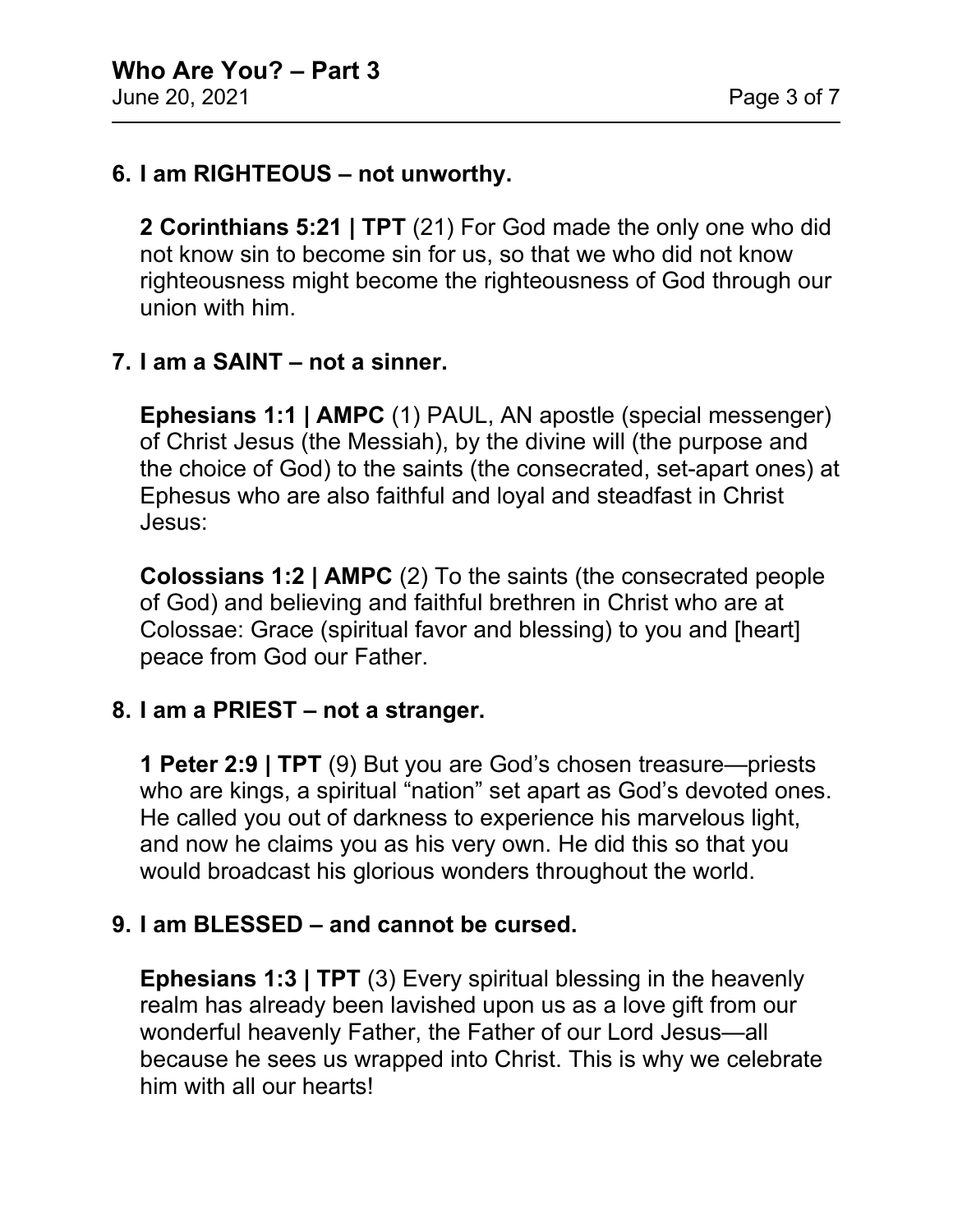**Galatians 3:13-14 | TPT** (13) Yet, Christ paid the full price to set us free from the curse of the law. He absorbed it completely as he became a curse in our place. For it is written: "Everyone who is hung upon a tree is doubly cursed." (14) Jesus, our Messiah, was cursed in our place and in so doing, dissolved the curse from our lives, so that all the blessings of Abraham can be poured out upon even non-Jewish believers. And now God gives us the promise of the wonderful Holy Spirit who lives within us when we believe in him.

# **10. I am the HEALED – and not the sick.**

**Isaiah 53:4-5 | AMPC** (4) Surely He has borne our griefs (sicknesses, weaknesses, and distresses) and carried our sorrows and pains [of punishment], yet we [ignorantly] considered Him stricken, smitten, and afflicted by God [as if with leprosy]. [Mat 8:17] (5) But He was wounded for our transgressions, He was bruised for our guilt and iniquities; the chastisement [needful to obtain] peace and well-being for us was upon Him, and with the stripes [that wounded] Him we are healed and made whole.

**1 Peter 2:24 | NKJV** (24) who Himself bore our sins in His own body on the tree, that we, having died to sins, might live for righteousness—by whose stripes you were healed.

# **11. I am DELIVERED – and not a prisoner in bondage.**

**Colossians 1:13-14 | AMPC** (13) [The Father] has delivered and drawn us to Himself out of the control and the dominion of darkness and has transferred us into the kingdom of the Son of His love, (14) In Whom we have our redemption through His blood, [which means] the forgiveness of our sins.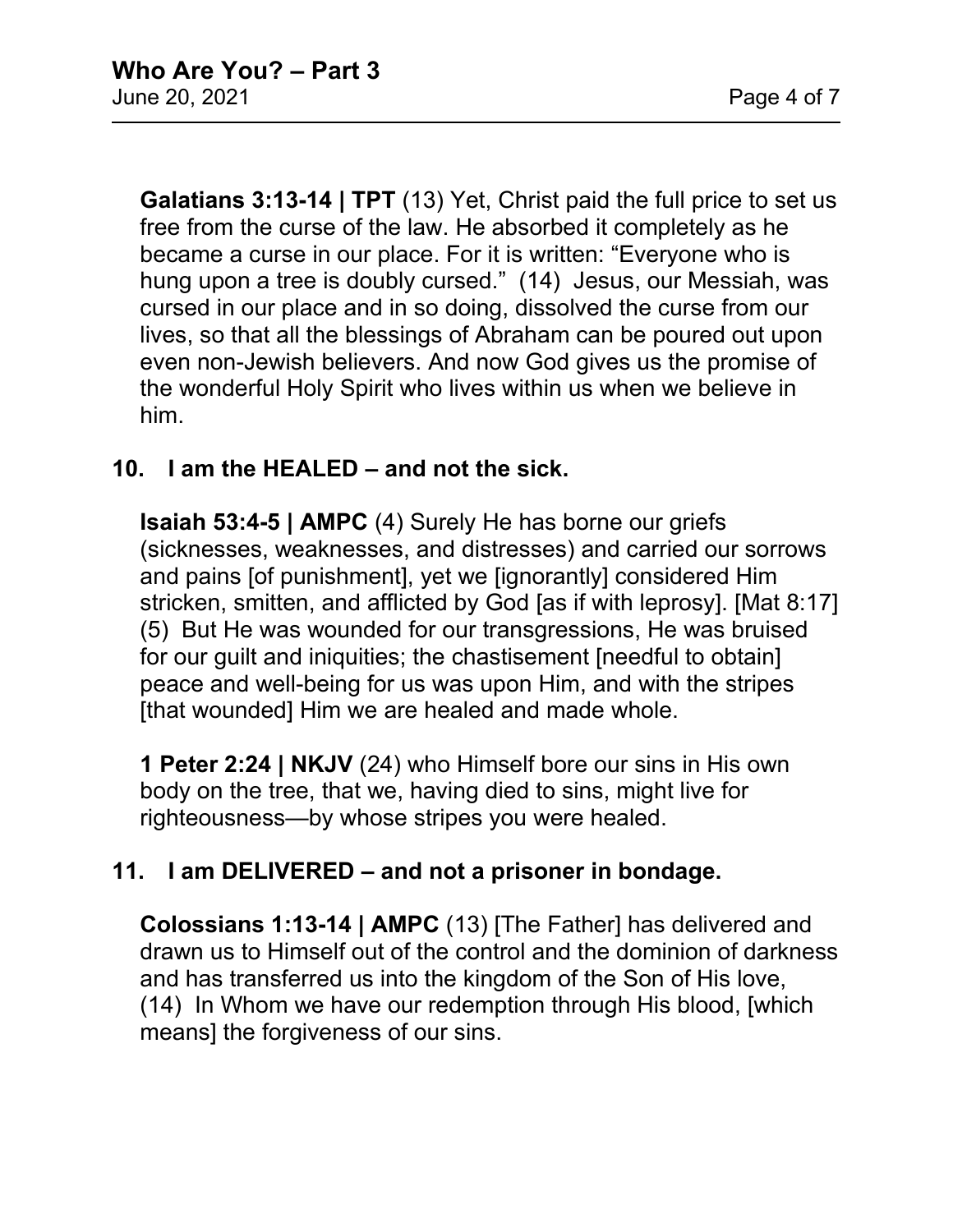## **12. I am REDEEMED – and not abandoned.**

**Ephesians 1:7 | TPT** (7) Since we are now joined to Christ, we have been given the treasures of redemption by his blood—the total cancellation of our sins—all because of the cascading riches of his grace.

## **13. I am RICH – and not poor.**

**2 Corinthians 8:9 | TPT** (9) For you have experienced the extravagant grace of our Lord Jesus Christ, that although he was infinitely rich, he impoverished himself for our sake, so that by his poverty, we could become rich beyond measure.

## **14. I am an OVERCOMER – not a failure.**

**1 John 5:4-5 | AMPC** (4) For whatever is born of God is victorious over the world; and this is the victory that conquers the world, even our faith. (5) Who is it that is victorious over [that conquers] the world but he who believes that Jesus is the Son of God [who adheres to, trusts in, and relies on that fact]?

## **15. I am SEATED WITH CHRIST – not helpless.**

**Ephesians 2:5-7 | TPT** (5) Even when we were dead and doomed in our many sins, he united us into the very life of Christ and saved us by his wonderful grace! (6) He raised us up with Christ the exalted One, and we ascended with him into the glorious perfection and authority of the heavenly realm, for we are now co-seated as one with Christ! (7) Throughout the coming ages we will be the visible display of the infinite, limitless riches of his grace and kindness, which was showered upon us in Jesus Christ.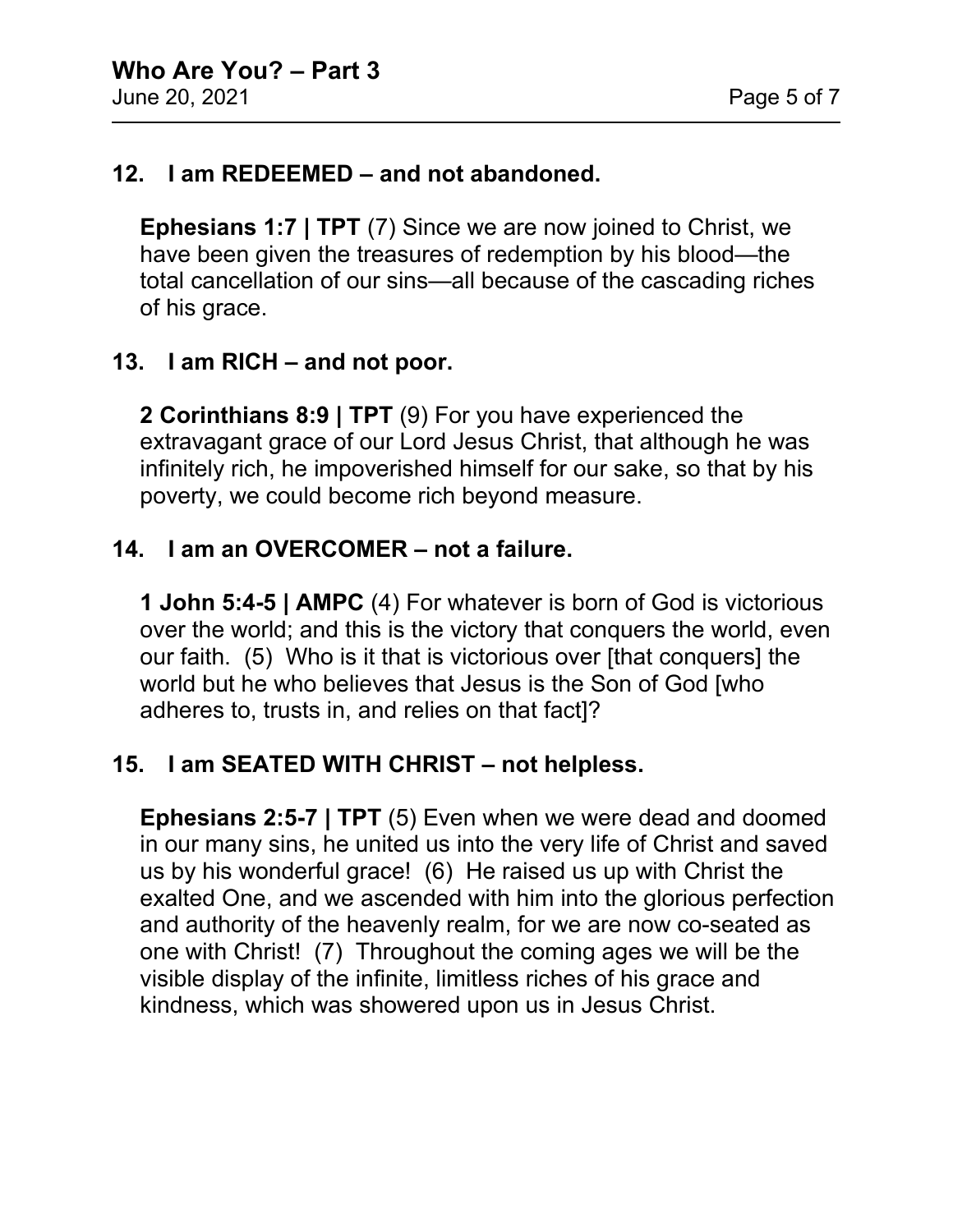## **16. I am GOD'S TEMPLE – not an empty vessel.**

**1 Corinthians 6:19-20 | AMPC** (19) Do you not know that your body is the temple (the very sanctuary) of the Holy Spirit Who lives within you, Whom you have received [as a Gift] from God? You are not your own, (20) You were bought with a price [purchased with a preciousness and paid for, made His own]. So then, honor God and bring glory to Him in your body.

## **17. I am THE LIGHT OF THE WORLD – not insignificant.**

**Matthew 5:14-16 | TPT** (14) "Your lives light up the world. Let others see your light from a distance, for how can you hide a city that stands on a hilltop? (15) And who would light a lamp and then hide it in an obscure place? Instead, it's placed where everyone in the house can benefit from its light. (16) So don't hide your light! Let it shine brightly before others, so that the commendable things you do will shine as light upon them, and then they will give their praise to your Father in heaven."

### **18. I am CHRIST'S AMBASSADOR – not a nobody.**

**2 Corinthians 5:20 | AMPC** (20) So we are Christ's ambassadors, God making His appeal as it were through us. We [as Christ's personal representatives] beg you for His sake to lay hold of the divine favor [now offered you] and be reconciled to God.

## **19. I am GOD'S WORKMANSHIP – not junk.**

**Ephesians 2:10 | NLT (**10) For we are God's masterpiece. He has created us anew in Christ Jesus, so we can do the good things He planned for us long ago.